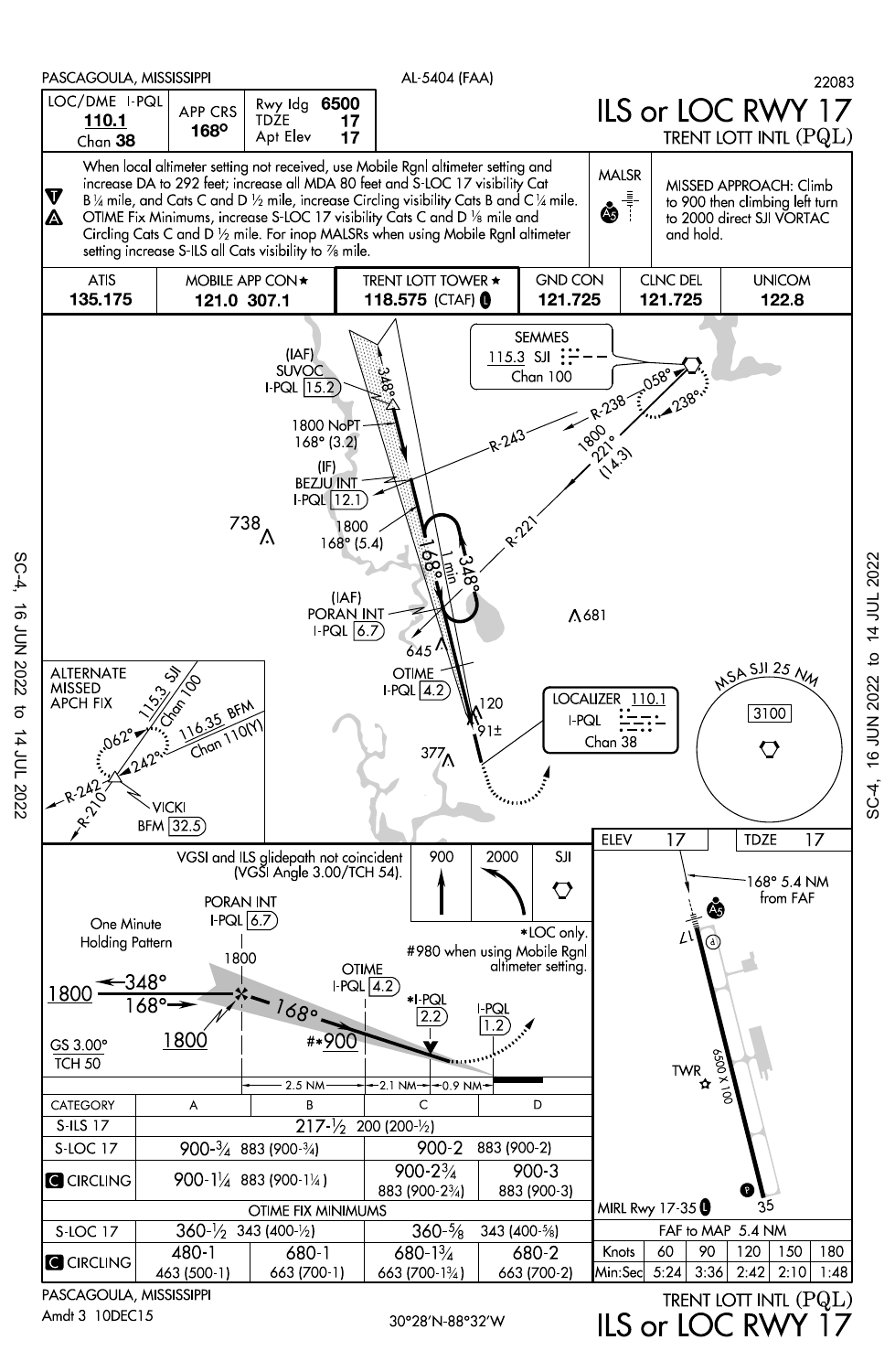

Amdt 2 10DEC15

SC-4, 16 JUN 2022 to 14 JUL 2022

 $\sigma$ 

14 JUL 2022

**16 JUN 2022** 

SC-4,

30°28'N-88°32'W

RNAV (GPS) RWY 17

SC-4, 16 JUN 2022 to 14 JUL 2022

 $5C-4$ .

16 JUN 2022 to 14 JUL 2022